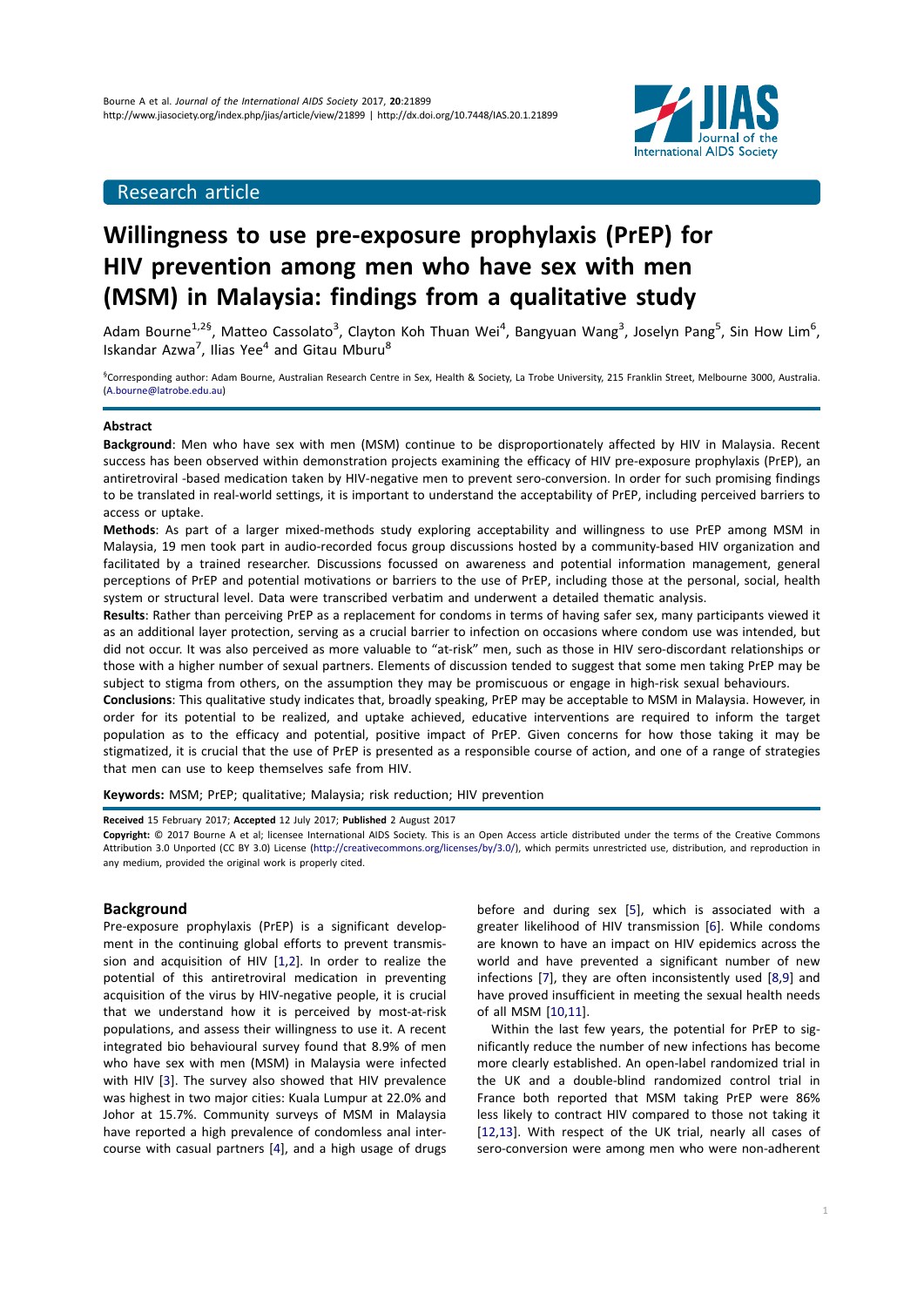| Characteristic           | Characteristic |                   |                | Characteristic                       |    |
|--------------------------|----------------|-------------------|----------------|--------------------------------------|----|
| Age (years)              | N              | Income            | N              | <b>Education level</b>               | N  |
| Mean                     | 30             | Not stable        | $\overline{2}$ | Diploma                              | 3  |
| Range                    | $20 - 44$      | Less than RM 2000 | 3              | Lower university degree or higher    | 12 |
|                          |                | RM 3001-4000      | 2              |                                      |    |
|                          |                | RM 4001-5000      | 3              |                                      |    |
|                          |                | RM 5001-6000      | 2              |                                      |    |
|                          |                | More than RM 6000 | 3              |                                      |    |
| <b>Employment status</b> |                | Race              |                | Currently in relationship with a man |    |
| Full time                | 10             | Chinese           | 12             | Yes                                  | 7  |
| Part time                | 1              | Malay             | 7              | No                                   | 8  |
| Self employed            | 1              |                   |                |                                      |    |
| Unemployed               | $\mathbf{1}$   |                   |                |                                      |    |
| Student                  | $\overline{2}$ |                   |                |                                      |    |

<span id="page-1-0"></span>

| Table 1. Participant demographic characteristics |  |
|--------------------------------------------------|--|
|--------------------------------------------------|--|

to the medication, emphasizing adherence as a key determinant of PrEP efficacy. The World Health Organisation now strongly recommends PrEP provision for MSM as a key population in the ongoing HIV epidemic [[14\]](#page-5-13).

<span id="page-1-2"></span><span id="page-1-1"></span>However, understanding the perceptions of communities most in need of PrEP is an important first step towards realizing the full potential of PrEP demonstrated in the optimal conditions of clinical trials [\[12](#page-5-11),[13\]](#page-5-12). While not entirely predictive of uptake or continued use, understanding the acceptability of, and willingness to engage with, an intervention is central to its development and scale-up. Such an understanding can help counter or mitigate unintended consequences or potential barriers, and ensure its benefit is communicated in the most effective manner [\[15,](#page-5-14)[16\]](#page-5-15). With this in mind, we undertook a qualitative study of PrEP acceptability among MSM living in Malaysia. As part of a larger mixed-method study, the specific aim of the qualitative research component described here was to understand the willingness of MSM to use PrEP, including their broad perceptions of utility, as well as motivators and barriers to its potential uptake and use.

## Methods

This qualitative study comprised of focus group discussions (FGDs), with a sub-sample of participants recruited from a larger sample of MSM who participated in an online survey of PrEP acceptability. In the primary online survey, MSM were recruited from gay geo-social networking applications (apps), and through contacts of MSM and HIV communitybased organizations. The eligibility criteria for completing the online survey included being biological male, Malaysian citizen, aged 18 years or above, identifying as a man who has sex with men, and be either HIV negative or unaware of their HIV status. Findings related to the quantitative survey are reported elsewhere [submitted under review].

At the end of the online survey, participants were asked whether they would be interested in taking part in FGDs exploring the acceptability of PrEP in greater depth. The same eligibility criteria applied for this qualitative phase, with the additional requirement that participants must reside in Kuala Lumpur. Those who expressed interest and who were living in Kuala Lumpur were sent additional information about the focus groups, including details on when they would be held. Ultimately, 19 men were able to attend and constituted the final sample of this qualitative study. These 19 men were split across three focus groups, each held in Kuala Lumpur at the offices of a community-based HIV organization and facilitated by a trained researcher (author CKTW). All participants were advised that their prior survey responses would not be linked to their participation in this phase in any way. Four participants declined the invitation to provide a full account of their demographic details although they did allow their race to be recorded. All but one described themselves as gay.

Following the provision of informed consent, demographic data were collected via private self-completed short paper form (displayed in [Table 1\)](#page-1-0), and definitions of PrEP distinguishing it from PEP were provided. Audiorecorded discussions were then facilitated with the aid of a topic guide that was designed based on the existing literature and study aims, piloted and revized. Participants were asked to describe their involvement in gay social scenes and community structures possibly providing access to HIV services in Kuala Lumpur. Data were collected on perceptions of PrEP in general, and the potential motivators and barriers to use of PrEP (operating at personal, community, health service and structural levels). Participants were also asked to consider how information about PrEP might best be disseminated to MSM in Malaysia, and where they would prefer to access it.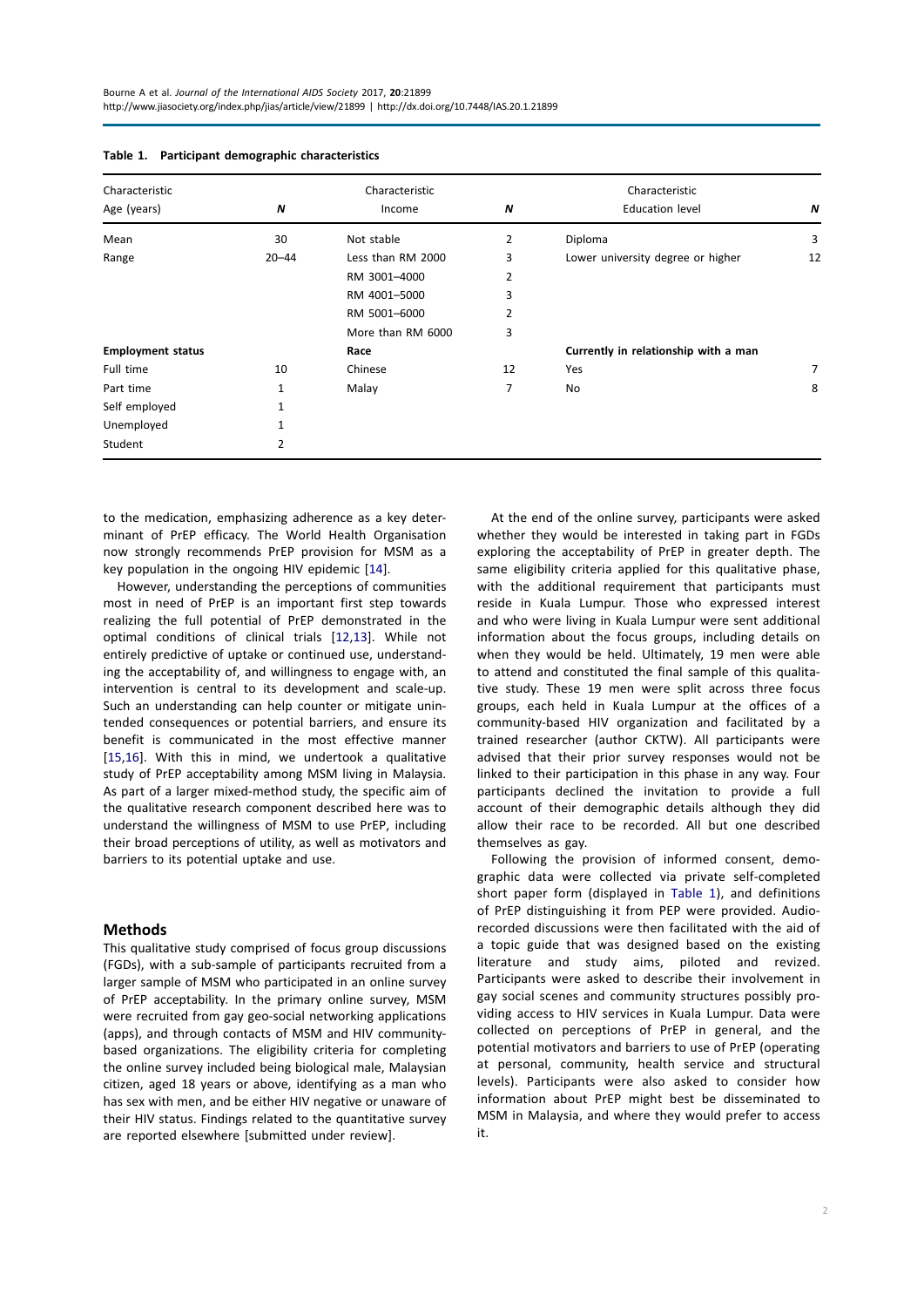<span id="page-2-1"></span><span id="page-2-0"></span>Audio recordings from FGDs were transcribed and translated verbatim into English. Data were anonymized and pseudonyms given to FGD participants in order to protect their identity. The collated data underwent a thematic analysis, supported by NVIVO 10 [[17\]](#page-5-16). This process involved the reading and re-reading of data to identify initial codes (relevant or significant features) via constant comparative approach [[18\]](#page-5-17). The meaning of these codes was discussed, agreed and defined between GM, AB and CK, following which all sections of transcript were assigned to one or more of these codes until saturation was achieved. Coded data were then organized into higher-level relevant themes through an inductive approach [\[19\]](#page-5-18), and all examples of each potential theme were documented. Identification of key themes was undertaken by GM and corroborated by AB and CK.

## <span id="page-2-2"></span>Ethical considerations

The study was granted ethical approval by the Medical Ethics Committee of University Malaya Medical Centre (MECID No: 20161-2010). Pseudonyms are used alongside quotes from participants.

## Results

First, we present data related to the range of risks that men perceived in their sexual environments – some of which PrEP could potentially help to alleviate, while others were new or exacerbated in the context of potential PrEP use. Second, we explore the assumptions that participants in all groups often made regarding the characteristics of men who would use PrEP, how they would be perceived by others and how their sexual behaviour might change due to PrEP use. Finally, we present data on how participants would like to access both PrEP information and prevention initiatives.

#### Relative risks and protection

While, in the main, participants recognized how PrEP may reduce the risk of HIV acquisition for a HIV-negative man, they frequently positioned such risk reduction within the context of other prevention strategies and the additional risks that needed to be considered when having sex. Many participants commented that PrEP might provide an additional "layer" of protection, over and above that offered by condoms. Several accounts were given of problems using condoms previously, prior difficulties with negotiating condom use with sexual partners, and a discourse of being "carried away with the moment" and not remembering to use them. In the context of a continuing threat from other sexually transmitted infections (STIs) that several participants articulated, perceptions were held that PrEP offered an additional sense of security on those occasions when condoms were not used as intended.

I think that by using condoms next to PrEP, it is another layer of protection. So, by breaking down one layer, you still have something to prevent [HIV infection] from happening. [Gil]

Several participants in two of the focus groups discussed future hypothetical situations in which they might wish to stop taking PrEP, such as if they became less sexually active, or if they were in a relationship with a partner whom they trusted and who they perceived to be HIV sero-concordant.

However, a number of potential challenges – or risks – to the effective use of PrEP were discussed, which influenced men's hypothetical or notional willingness to take it. These included the concern of a lack of discipline to take PrEP on a daily basis, thus rendering it ineffective in preventing HIV acquisition. Condoms were often preferred to PrEP by participants because they had been used for a longer period of time and they also represented a visible physical barrier, as one of the participants put it as follows:

There is a physical barrier that we can see in the condom, rather than drugs. [Johnson]

Others simply indicated that they did not perceive a sufficient risk in their sexual lives to need PrEP themselves. They perceived current prevention measures such as their consistent use of condoms, or maintenance of a monogamous relationship, as sufficient. However, several of these men also expressed that they would consider PrEP in the future if they have a higher number of concurrent sexual partners. There was no agreement in the group as to what might constitute a "higher number".

The risk of potential side effects was another oft-cited reason for the reluctance to start PrEP. Participants cited fear of nausea, feeling poorly, mood swings and damage to the liver, kidneys or other organs as symptoms they perceived to be features of HIV medication and/or those they had observed in HIV-positive friends. Several men across all three focus groups also expressed concern about the clinical effectiveness of PrEP among Malaysian or other South East Asian men. When hearing that the evidence was largely drawn from European, North American and African samples, these participants voiced concern that PrEP may not work for Asian men.

[Test subjects] are not Asians, not Malaysians. So that would still reduce my confidence with regard to taking the pill. [Tim]

The risk of confidentiality being breached during PrEP access was raised in two of the focus groups. In an environment where MSM were criminalized, data protection of MSM's identities was highlighted as significant in constraining willingness to use PrEP. Participants were concerned that Malaysian National Health Information Systems and Registers, which are widely used in government hospitals, would disclose their sexual identity and deter PrEP users from accessing government health services, as one of the participants expressed: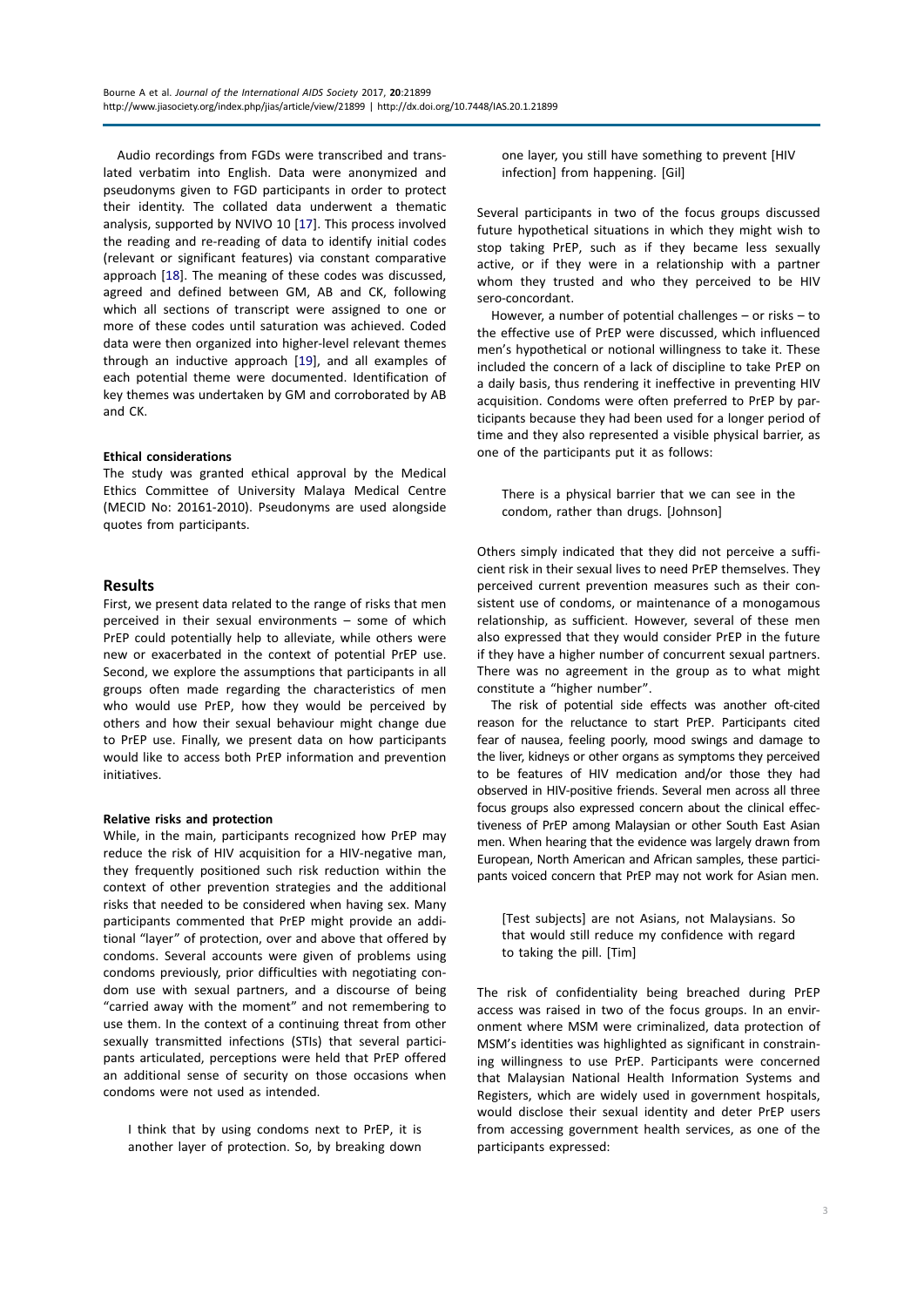In Malaysia, MSM is not in our culture yet. In the government clinic you have to register, it has to be on record, so that's not discreet. [Vincent]

## Assumptions and stigma

Participants frequently made assumptions about the "type" of man who might take PrEP, how they might be perceived by others and how PrEP use might influence wider aspects of their sexual behaviour. While the men taking part in these focus groups stated they would be supportive of men who use PrEP, perceiving them as taking responsibility for their own and their sexual partners' health, they also recognized that other MSM may perceive those who use PrEP negatively. Some participants felt that being on PrEP in Malaysia would be perceived by others as having a direct association with riskier behaviours such as barebacking or "raw sex" and using recreational drugs for sexual pleasure (colloquially known as "Chem Fun"): [A PrEP user is someone who] has a lot of unprotected sex (Effan)]. For one of the participants, using PrEP was also directly associated with sex work where one may not be able to consistently use condoms with clients:

[A PrEP user is] a money boy or go-go boy who is not in a position to negotiate safe sex. [Lik Teng]

Another of the key concerns articulated by participants related to compensatory risk-taking while using PrEP. Several men felt that PrEP could be used as a "party drug", serving to increase sex (in general) and sexual risktaking specifically:

People might abuse it and use it like a party drug and a reason to have unprotected sex. So I think there are two sides of the coin. [Gil]

Participants shared a fear that PrEP could be misrepresented as a "magic pill", which would be associated with lowering inhibitions and "allowing" riskier sexual encounters among MSM. However, one respondent narrated how he changed his mind about PrEP: at first he thought that PrEP would promote riskier sexual behaviours, but with more information about it he later realized that it could be used as an effective HIV prevention method:

At first I was actually against PrEP [...] because people will just go ahead and have unprotected sex [. . .] But when I started to know more about it, I think that it's better to do that because it's preventive. [Vincent]

## PrEP information and access needs

Participants were regularly using online gay platforms to meet up and to access information in relation to HIV and generally felt that this would be the best space in which to provide information or education around PrEP. They expressed that a well-designed website inspired more confidence, and appeared to be more trustworthy. They viewed some of the local Malaysian websites as "oversimplified" or biased in the way information was presented. In contrast, international websites (such as those of the Mayo Clinic or US Centers for Disease Control were perceived to provide more credible information in relation to PrEP, partly because participants believed that the content of these was more likely to have undergone rigorous evidence checking.

We don't want to know that Truvada works, we want to know 'how' Truvada works [...] We want to know how it works and so we want to know more details about HIV prevention and everything in detail [...] Outside sources tend to be more credible [than Malaysian ones]. [Johnson]

Overall, participants expressed a strong preference for PrEP to be available online, via specialist applications or websites, which could assess their needs for PrEP and arrange home delivery, offering both convenience and anonymity. In relation to physical access locations, diverse views were expressed. Some felt that the Malaysian government should provide free access to PrEP, while others argued that it should be offered through the public health service or through pharmacies. The potential cost of PrEP, if they had to buy it, was perceived as a deterrent to using it, and influenced where participants though they might access it. They expressed that PrEP should be free of charge at the point of access, especially in government facilities, or cost no more than RM 50–200 (USD 12–49) per user per month, to encourage its use. While some participants were concerned that non-governmental organizations may not have sufficiently trained medical staff to dispense the medication, others believed that their proximity and connection to the communities of MSM made them more accessible.

## **Discussion**

<span id="page-3-0"></span>Efficacy of PrEP has been demonstrated from other studies, and findings from this qualitative study suggest that, broadly speaking, it may be acceptable to MSM in Malaysia. Most participants acknowledged the role that it could play in minimizing HIV acquisition in their context. Rather than seeing PrEP as a replacement for condoms, a majority of participants felt that PrEP could provide a valuable extra layer of protection for those occasions when condom use was intended, but did not occur. The participants described several different sub-populations of MSM who they felt might benefit the most from PrEP, including men who sell sex as well as those who engage in group sex or sex under the influence of drugs. While such men may indeed be good candidates for PrEP, there are many others who are at substantially high risk of acquiring HIV from regular sexual exposures, who may benefit from it. However, evidence from multiple countries over the last two decades has shown that many MSM often struggle to accurately perceive their personal risks for contracting HIV, particularly when entering into new romantic relationships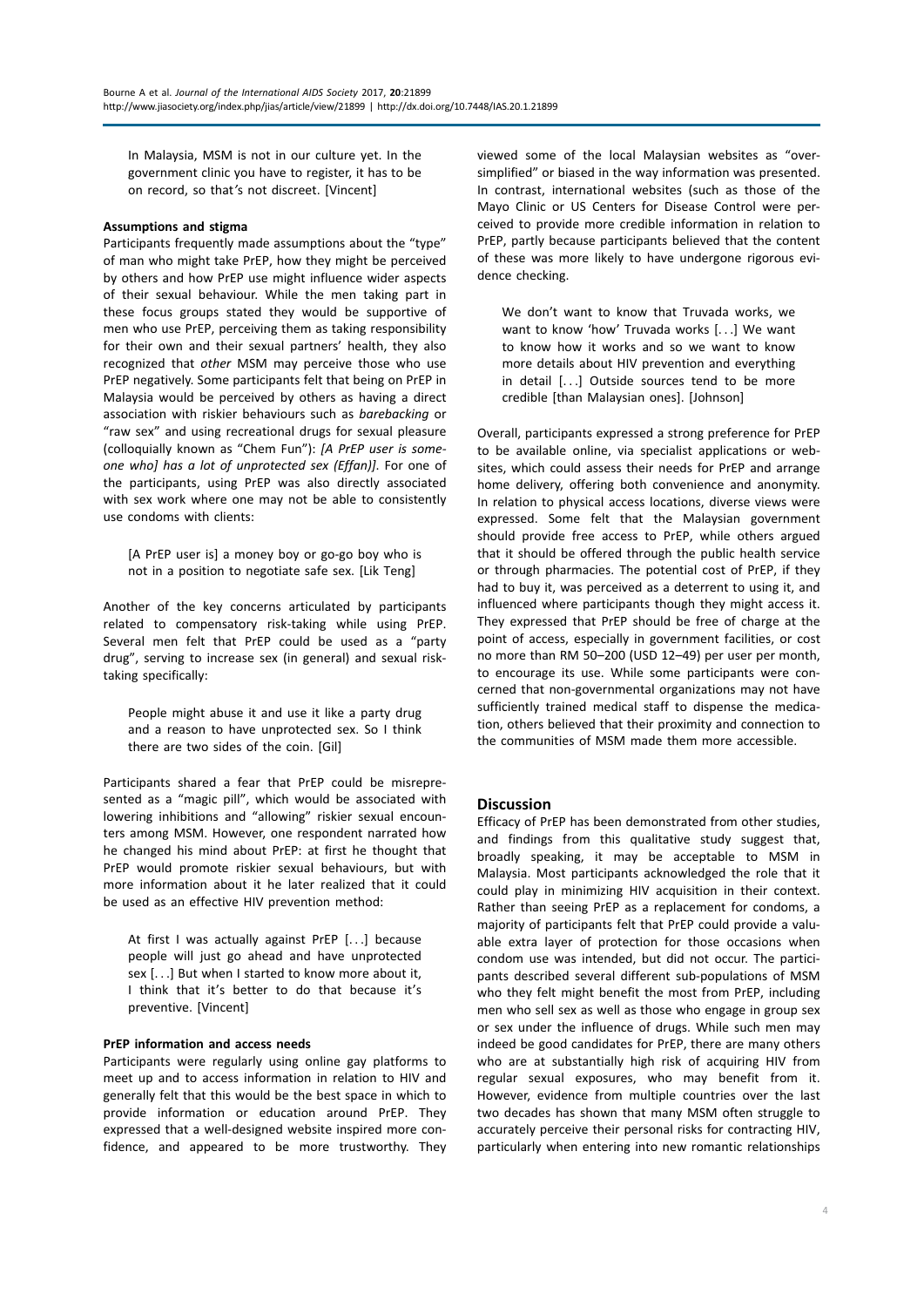[\[20,](#page-5-19)[21\]](#page-5-20). Advice and guidance from community-based HIV prevention programmes and sexual health clinics around the relative risk of acquiring HIV will be central to optimal PrEP utilization.

After 30 years of a HIV prevention response that has relied upon condoms as the most effective and available strategy, it should not be surprising that some MSM will associate safer sex only with their use. While PrEP has been shown to protect from HIV, it does not provide a visible separation of bodily fluids, which as research relating to HIV treatment as prevention indicates, is sometimes perceived as offering greater certainty of preventing transmission [\[11](#page-5-10)]. PrEP is still a relatively new method and levels of community awareness and understanding are likely to be low. Longitudinal observation of PrEP rollout would enable the assessment of if, and how conceptions of safer sex change over time with the advent of this new prevention method.

<span id="page-4-1"></span><span id="page-4-0"></span>The potential social stigma of PrEP use described in this study mirrors concerns expressed elsewhere about "slut-shaming" [\[22\]](#page-5-21): the possibility (or indeed reality) that those who use PrEP are considered promiscuous or otherwise risky, or else they would not need to take the medication in the first place. The ongoing stigmatization of behaviours that warrant the use of PrEP [\[23\]](#page-5-22) can potentially prevent those at risk of HIV from taking proactive steps to protect their sexual health. In the roll-out of PrEP, it will be crucial to educate the wider populations as to the purpose and efficacy of PrEP to ensure that such stigma does not operate as a barrier to effective uptake and use. In the context of Malaysia, this will require positioning of PrEP as HIV prevention strategy for all populations at substantial risk, including sex workers, MSM, transgender people, people who use drugs and sero-discordant couples, such that MSM are not singled out as the only group that are at high risk of HIV.

<span id="page-4-3"></span><span id="page-4-2"></span>These qualitative findings from Malaysia reinforce those observed in other countries, particularly with respect of a concern for PrEP side effects and the negative way in which users may be perceived by others [\[24,](#page-5-23)[25](#page-5-24)]. There was also some concern regarding the need for long-term adherence, which has been observed in other settings [[25](#page-5-24)]. Although current regimens propose daily dosing of PrEP in the form of a tablet to build up sufficient protective efficacy, evidence is also emerging that PrEP can be taken on a more intermittent basis and still protect the individual from HIV infection [[12](#page-5-11)]. The feasibility of such intermittent dosing strategies will need to be evaluated in different contexts.

An important unique finding, over and above the generation of findings within this specific cultural and social setting, is the manner in which participants queried the effectiveness of PrEP for Asian men. Concern was expressed that studies of clinical effectiveness in Caucasians may not be replicable in Malaysia due to perceived variations in the physiology of Asian men. Such a concern for the broader applicability of clinical findings to Asian populations, while likely unfounded, highlights the

perceived importance of locally situating research findings, taking into account prevailing cultural norms or beliefs. While further clinical efficacy data specific to Asian MSM is likely unwarranted, further implementation science research that helps to target and tailor PrEP information to men in Malaysia may be needed to counter prevalent misconceptions.

<span id="page-4-5"></span><span id="page-4-4"></span>As the HIV epidemic in Malaysia shifts from one that was traditionally driven by injecting drug use to sexual transmission (especially between men) [[3,](#page-5-2)[26](#page-5-25)], PrEP could play a significant role in reducing incidence. Recognizing the emerging evidence of effectiveness, PrEP has been included as a preventive tool to mitigate sexual transmission of HIV in specific key populations including MSM in Malaysia's 3rd National Strategic Plan to end AIDS (2016– 2030, [27\)](#page-5-26). A national PrEP consultation with various stakeholders was undertaken in May 2016 whereby Ministry of Health representatives were largely supportive of PrEP but made key recommendations on the need for more operational research and demonstration projects to study the feasibility of PrEP implementation in key populations. In the interim period, PrEP is currently available through a small number of private clinics and one HIV treatment centre in a university teaching hospital in Kuala Lumpur. Following the National PrEP Consultation, The Malaysian HIV Association released the first National Guidelines on PrEP as part of the Updated Consensus Guidelines on Antiretroviral Therapy 2016 [\[28\]](#page-6-0). These guidelines currently make no mention of the potential negative impact of stigma in the uptake and maintenance of PrEP use, and do not consider the potential role of online assessment and delivery, a stated preference of the men taking part in this study. Future research and guidelines may wish to consider interventions that address each of these concerns.

<span id="page-4-8"></span><span id="page-4-7"></span><span id="page-4-6"></span>It is important to note limitations of this study. As a relatively small, self-selecting sample of MSM from a major urban area who were motivated to discuss PrEP in a focus group environment participated in this study, caution must be taken in applying these findings to all sections of the MSM population. In addition, this study focuses on men's willingness to use PrEP in a hypothetical scenario. At the time data was collected, PrEP was not widely accessible in Malaysia and prior research has documented differences in perceived acceptability or willingness to engage with medications depending on whether they are perceived as real and accessible, or whether personal use is still hypothetical [[29](#page-6-1)[,30\]](#page-6-2). While willingness is not always a good indicator of future use, qualitative examination such as this helps to identify misinformation, cultural values and beliefs, and concerns that need to be addressed to adequately counsel those at highest risk for HIV who would benefit from PrEP use. Further to this, our sample had a relatively good awareness of PrEP, having participated in a previous online PrEP survey, and therefore may not be similar to all MSMs in Malaysia. Awareness of PrEP is a critical determinant of willingness and acceptability to use it [\[31\]](#page-6-3), and therefore public health implementation will require heavy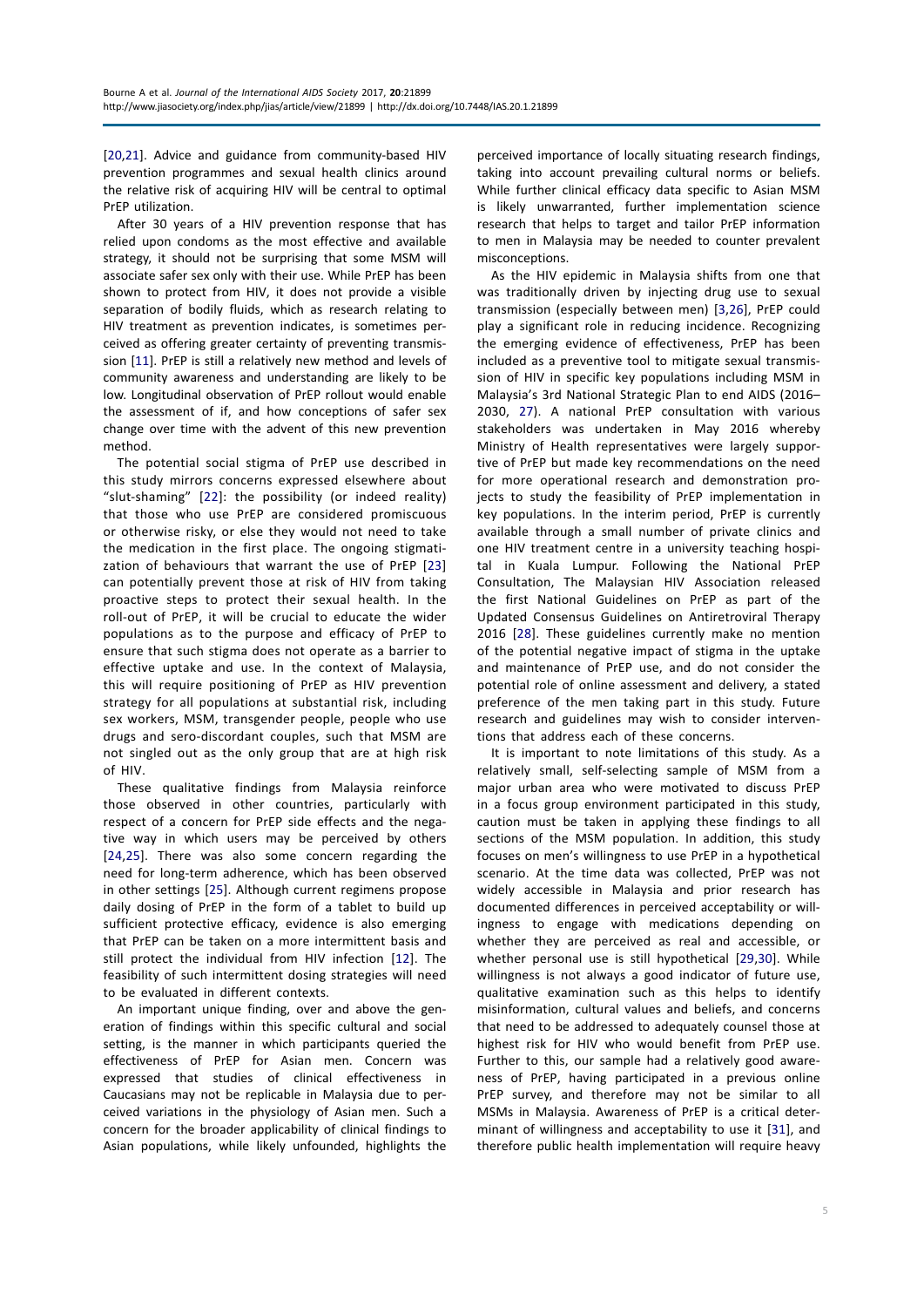focus on effective information dissemination and promotion of PrEP.

## **Conclusions**

<span id="page-5-27"></span>Given increasing evidence related to willingness to use PrEP among self-selected MSM from this and other studies [\[32](#page-6-4)– [34\]](#page-6-5), it is critical to move to the next phase of site assessments and demonstration of PrEP provision in low- and middle-income countries, including Malaysia. Within this, it will be important to mitigate factors that prevent access to PrEP, such as low awareness of PrEP, fear of side effects, poor HIV risk perception, cost and concerns regarding longterm adherence, while accentuating facilitators of its access and utilization, such as friendly and non-stigmatizing health services and attitudes, motivation to remain healthy, and cost-free provision, among others, depending on context.

#### Authors' affiliations <sup>1</sup>

 $<sup>1</sup>$ Australian Research Centre in Sex, Health & Society, La Trobe University,</sup> Melbourne, Australia; <sup>2</sup>Sigma Research, London School of Hygiene & Tropical Medicine, London, UK; <sup>3</sup>International HIV/AIDS Alliance, Brighton, UK; <sup>4</sup>Malaysian AIDS Council, Kuala Lumpur, Malaysia; <sup>5</sup>International Program, Australian Federation of AIDS Organisations, Bangko, Thailand; <sup>6</sup>Department of Social and Preventive Medicine, University of Malay, Kuala Lumpur, Malaysia; <sup>7</sup>Infectious Diseases Unit, Department of Medicine, Faculty Of Medicine, University Of Malaya, Lancaster, Kuala Lumpur, Malaysia; 8 Division of Health Research, University of Lancaster, Lancaster, UK

Competing interests

None.

#### Authors' contribution

GM, IY, RISRA and AB conceived the study, with proposal development also supported by MC and BW. CK coordinated study promotion and data collection activities the data, supported by JP. AB and GM analysed the data and drafted the manuscript, with significant contribution from HL and JP. All authors reviewed manuscript versions and provided critical inputs prior to collective final approval.

#### Acknowledgements

The authors wish to thank all of the focus group participants who took the time to contribute to this study. We also wish to acknowledge KLASS, Intan Life Zone and the PT Foundation for assisting in promoting the study. We also thank other colleagues at the Malaysian AIDS Council for their support while the study was underway.

#### Funding

This study was resourced by the International HIV/AIDS Alliance with support from its innovation fund, and a Malaysian Ministry of Education High Impact Research Grant (E000001-20001).

#### References

<span id="page-5-0"></span>1. Baeten J, McCormack S. Welcome to the preexposure prophylaxis revolution. Curr Opin HIV AIDS. [2016;](#page-0-0)11(1):1–2.

<span id="page-5-1"></span>2. McCormack SM, Noseda V, Molina JM. PrEP in Europe – expectations, opportunities and barriers. J Int AIDS Soc. [2016](#page-0-0);19(7(Suppl6)):21103.

<span id="page-5-2"></span>3. Ministry of Health. The global AIDS response progress report 2016. Kuala Lumpur (Malaysia): HIV/STI Section, Disease Control Division, Ministry of Health[;2016](#page-0-1).

<span id="page-5-3"></span>4. Lim SH, Bazazi AR, Sim C, Choo M, Altice FL, Kamarulzaman A. High rates of unprotected anal intercourse with regular and casual partners and associated risk factors in a sample of ethnic Malay men who have sex with men (MSM) in Penang, Malaysia. Sex Transm Infect. [2013;](#page-0-2)89(8):642–49.

<span id="page-5-4"></span>5. Lim SH, Cheung DH, Guadamuz TE, Wei C, Koe S, Altice FL. Latent class analysis of substance use among men who have sex with men in Malaysia: findings from the Asian Internet MSM Sex Survey. Drug Alcohol Depend. [2015;](#page-0-3)151:31–37.

<span id="page-5-5"></span>6. Melendez-Torres GJ, Bourne A. Illicit drug use and its association with sexual risk behaviour among MSM: more questions than answers? Curr Opin Infect Dis. [2016](#page-0-4);29(1):58–63.

<span id="page-5-6"></span>7. Phillips AN, Cambiano V, Nakagawa F, Brown AE, Lampe F, Rodger A, et al. Increased HIV incidence in men who have sex with men despite high levels of ART-induced viral suppression: analysis of an extensively documented epidemic. PLoS One. [2013;](#page-0-5)8(2):e55312.

<span id="page-5-7"></span>8. Mansergh G, Naorat S, Jommaroeng R, Jenkins RA, Stall R, Jeeyapant S, et al. Inconsistent condom use with steady and casual partners and associated factors among sexually-active men who have sex with men in Bangkok, Thailand. AIDS Behav. [2006;](#page-0-5)10(6):743–51.

<span id="page-5-8"></span>9. Koh C, Kanahalingam K, Tai FT, Kamarulzaman A. Sexual practices and HIV prevalence amongst men who have sex with men at a community-based voluntary counseling and testing centre in Malaysia. ISRN Infect Dis. [2013;](#page-0-5)2013:1–6. doi:[10.5402/2013/247545](http://dx.doi.org/10.5402/2013/247545)

<span id="page-5-9"></span>10. Van de Ven P, Kippax S, Crawford J, Rawstorne P, Prestage G, Grulich A, et al. In a minority of gay men, sexual risk practice indicates strategic positioning for perceived risk reduction rather than unbridled sex. AIDS Care. [2002;](#page-0-6)14(4):471–80.

<span id="page-5-11"></span><span id="page-5-10"></span>11. Bourne A, Dodds C, Keogh P, Weatherburn P. Non-condom related strategies to reduce the risk of HIV transmission: perspectives and experiences of gay men with diagnosed HIV. J Health Psychol. [2015](#page-0-6);11:2562–2571. 12. Molina JM, Capitant C, Spire B, Pialoux G, Cotte L, Charreau I, et al. Ondemand preexposure prophylaxis in men at high risk for HIV-1 infection. N Engl J Med. [2015;](#page-0-7)373(23):2237–46.

<span id="page-5-12"></span>13. McCormack S, Dunn DT, Desai M, Dolling DI, Gafos M, Gilson R, et al. Pre-exposure prophylaxis to prevent the acquisition of HIV-1 infection (PROUD): effectiveness results from the pilot phase of a pragmatic openlabel randomised trial. Lancet. [2016](#page-0-7);387(10013):53–60.

<span id="page-5-13"></span>14. World Health Organisation. Consolidated guidelines on HIV prevention, diagnosis, treatment and care for key populations. Geneva:World Health Organisation;[2014](#page-1-1).

<span id="page-5-14"></span>15. Campbell C. Letting them die: why HIV/AIDS prevention programmes fail. Oxford: James Currey;[2003](#page-1-2).

<span id="page-5-15"></span>16. CHAPS Partnership. Making it count 4: A collobaroative framework to minimise the incidence of HIV infection during sex between men. 4th ed. London: Sigma Researcg;[2011](#page-1-2).

<span id="page-5-16"></span>17. Braun V, Clarke V. Using thematic analysis in psychology. Qual Res Psychol. [2006](#page-2-0);3:77–101.

<span id="page-5-17"></span>18. Glaser BG. The constant comparative method of qualitative analysis. Soc Probl. [1965;](#page-2-1)12(4):436–45.

<span id="page-5-18"></span>19. Miles M, Huberman A. Qualitative data analysis. London: Sage[;1984](#page-2-2).

<span id="page-5-19"></span>20. Fujimoto K, Williams ML, Ross MW. A network analysis of relationship dynamics in sexual dyads as correlates of HIV risk misperceptions among high-risk MSM. Sex Transm Infect. [2015;](#page-3-0)91(2):130–34.

<span id="page-5-20"></span>21. Kesler MA, Kaul R, Liu J, Loutfy M, Gesink D, Myers T, et al. Actual sexual risk and perceived risk of HIV acquisition among HIV-negative men who have sex with men in Toronto, Canada. BMC Public Health. [2016](#page-3-0);16:254.

<span id="page-5-21"></span>22. Spieldenner A. PrEP whores and HIV prevention: the queer communication of HIV pre-exposure prophylaxis (PrEP). J Homosex. [2016](#page-4-0);63:1685–97. doi:[10.1080/00918369.2016.1158012](http://dx.doi.org/10.1080/00918369.2016.1158012)

<span id="page-5-22"></span>23. Haire BG. Preexposure prophylaxis-related stigma: strategies to improve uptake and adherence – a narrative review. HIV AIDS (Auckl). [2015](#page-4-1);7:241–49.

<span id="page-5-23"></span>24. Van der Elst EM, Mbogua J, Operario D, Mutua G, Kuo C, Mugo P, et al. High acceptability of HIV pre-exposure prophylaxis but challenges in adherence and use: qualitative insights from a phase I trial of intermittent and daily PrEP in at-risk populations in Kenya. AIDS Behav. [2013](#page-4-2);17(6):2162–72.

<span id="page-5-24"></span>25. Young I, Flowers P, McDaid LM. Barriers to uptake and use of preexposure prophylaxis (PrEP) among communities most affected by HIV in the UK: findings from a qualitative study in Scotland. BMJ Open. [2014](#page-4-3);4(11): e005717.

<span id="page-5-25"></span>26. Kanter J, Koh C, Razali K, Tai R, Izenberg J, Rajan L, et al. Risk behaviour and HIV prevalence among men who have sex with men in a multiethnic society: a venue-based study in Kuala Lumpur, Malaysia. Int J STD AIDS. [2011;](#page-4-4)22(1):30–37.

<span id="page-5-26"></span>27. Ministry of Health. National strategic plan: ending AIDS 2016–2030. Putrajaya (Malaysia): Ministry of Health[;2015](#page-4-5).